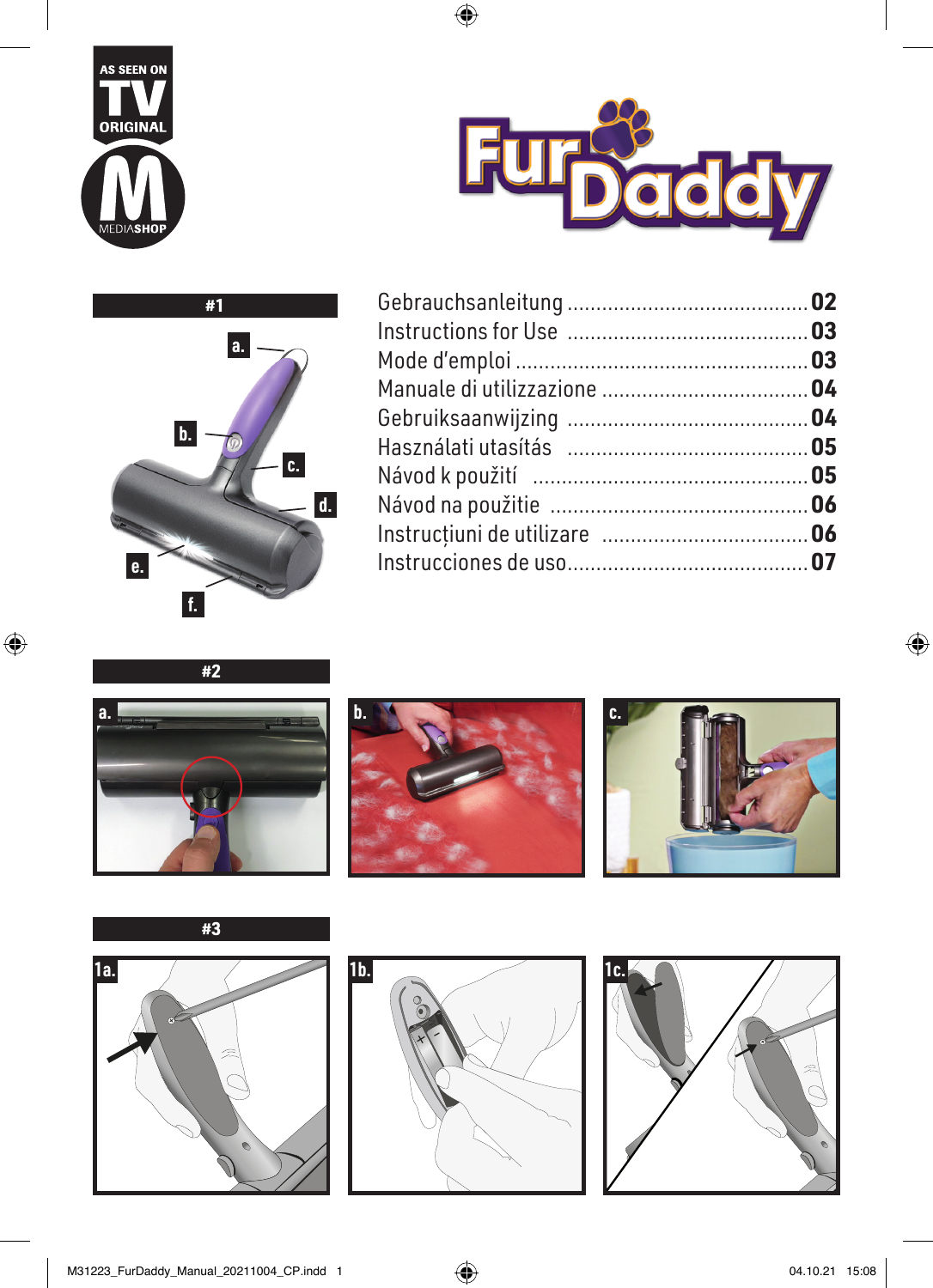**HINWEIS:**

Beste Ergebnisse erzielen Sie, wenn Sie zur Reinigung den FurDaddy schwungvoll in kurzen Bewegungen vor- und zurückschieben/ ziehen. Üben Sie nicht zu viel Druck auf die zu reinigende Oberfläche aus und lassen Sie sich vom Klickgeräusch nicht irritieren – einfach weiterschieben/-ziehen. Um Ihren FurDaddy anschließend zu entleeren, drücken Sie die Entriegelungstaste links vom Griff.

**DE**

## **Video-Erklärung & weitere Informationen**

**unter:** https://www.mediashop.tv/DE/furdaddy/



For best results when cleaning, pull/push the FurDaddy back and forth with quick movements. Do not exert too much pressure on the surface to be cleaned and don't be disturbed by the clicking noise - continue rolling backwards and forwards. To empty your FurDaddy, press the release button to the left of the handle.

**EN**

## **NOTA :**

**NOTE:**

⊕

Pour de meilleurs résultats de nettoyage, faites rouler la brosse FurDaddy d'avant en arrière en effectuant des mouvements courts et rapides.

**FR**

| <b>DE</b> |                    |  |  |
|-----------|--------------------|--|--|
| (11)      |                    |  |  |
| a.        | Aufhängeschlaufe   |  |  |
| b.        | Power-Taste        |  |  |
| C.        | Entriegelungstaste |  |  |
| d.        | Staubbehälter      |  |  |
| e.        | <b>LED Licht</b>   |  |  |
| f.        | Mikroborsten       |  |  |
|           |                    |  |  |
| $\cdots$  | <b>STATISTICS</b>  |  |  |

# **FÜR BESTE RESULTATE (#2)**

**1.** Drücken Sie die POWER-Taste am Griff. Die Vibration wird aktiviert und die Lichter werden eingeschaltet. (siehe Abbildung a.)

**2.** Zum Reinigen schwungvoll in kurzen Bewegungen vor- und zurückziehen/ schieben. Lassen Sie sich vom Klickgeräusch nicht irritieren, das ist normal, einfach weiterschieben/-ziehen. Bitte beachten Sie, dass die FurDaddy™ -Rolle nur zur Hälfte gedreht werden kann, nicht vollständig wie ein Rad. (siehe Abbildung b.)

N'exercez pas trop de pression sur la surface à nettoyer et ne vous laissez pas déranger par le bruit émis - continuez simplement les mouvements de va-et-vient. Pour vider votre FurDaddy, appuyez sur le bouton de déverrouillage à gauche de la poignée.

**IT**

**NOTA:**

Per ottenere i migliori risultati, far rollare il FurDaddy avanti e indietro con movimenti brevi e ampi. Non esercitare troppa pressione sulla superficie da pulire e non farsi irritare dal suono del clic - basta continuare a spingere/ tirare. Per svuotare il FurDaddy dopo, premere il pulsante di rilascio a sinistra della impugnatura.

**NL**

# **NOTE:**

U krijgt de beste resultaten als u de FurDaddy met snelle bewegingen heen en weer beweegt om hem te reinigen. Oefen niet te veel druk uit op het te reinigen oppervlak en laat u niet irriteren door het klikkende geluid - blijf gewoon verder duwen/trekken. Druk op de ontgrendelingsknop links van het handvat om de FurDaddy vervolgens te ledigen.

### **HUNOTE: MEGJEGYZÉS:**

A legjobb tisztítási eredmény elérése érdekében a FurDaddy-t rövid, lendületes mozdulatokkal görgesse előre-hátra. Ne gyakoroljon túl nagy nyomást a tisztítandó felületre, és ne zavarja a kattogó hang - csak nyomja/húzza tovább. A FurDaddy utólagos kiürítéséhez nyomja meg a fogantyútól balra található kioldógombot.

**CZ**

# **POZNÁMKA:**

Nejlepších výsledků docílíte, pokud k čištění produkt FurDaddy táhnete/posouváte rychle krátkými pohyby vpřed a zpět. Nevyvíjejte příliš velký tlak na čištěný povrch a nenechte se rušit cvakáním, které je při tomto pohybu zcela normální – jednoduše posouvejte/táhněte dále. K následnému vyprázdnění vašeho FurDaddy stiskněte odjišťovací tlačítko vlevo vedle rukojeti.

**SK**

# **POZNÁMKA:**

Najlepšie výsledky dosiahnete použitím krátkych pohybov prístroja FurDaddy jeho posúvaním dopredu a dozadu. Nevyvíjajte príliš silný tlak na povrch, ktorý čistíte a nevšímajte si zvuk cvakania - jednoducho tlačte / ťahajte ďalej. Ak chcete potom prístroj FurDaddy vyprázdniť, stlačte uvoľňovacie tlačidlo naľavo od rukoväte.

**RO**

# **NOTĂ:**

Cele mai bune rezultate de curăţare le obţineţi dacă rulaţi FurDaddy cu mişcări energice, scurte înainte și înapoi. Nu exercitati o presiune prea mare pe suprafaţa de curăţat şi nu vă lăsaţi iritati de zgomotul clichetului - pur si simplu împingeţi/trageţi mai departe. După aceea pentru a goli FurDaddy apăsaţi butonul de evacuare, din partea stângă de pe mâner.

**ESNOTE:**

# **NOTA:**

Para obtener los mejores resultados, limpie la superficie tirando o desplazando el FurDaddy hacia adelante y hacia atrás con movimientos cortos y enérgicos. No aplique demasiada presión sobre la superficie que desee limpiar y no se extrañe si oye un chasquido. Siga pasando el rodillo. Para vaciar el FurDaddy tras la limpieza, pulse el botón de apertura situado a la izquierda del mango.

**3.** Wenn Sie fertig sind oder wenn der Behälter voll ist, leeren Sie den Staubbehälter, indem Sie die Entriegelungstaste an der Seite des Griffs drücken und den Inhalt in den Mülleimer leeren (siehe Abbildung c.). Schließen Sie den Behälter, indem Sie die Klappe nach unten drücken, bis sie einrastet. Um sicherzugehen, dass die Behälterklappe gut verschlossen ist, wird empfohlen, die Klappe an der eingekreisten Stelle (siehe Abbildung a.) fest anzudrücken.

## **WARNUNG:**

**Nicht auf Haustieren, Personen, nassen Oberflächen, sehr dünnen Florteppichen, hochflorigen Teppichen o.ä. oder harten Oberflächen anwenden.**

# **EINLEGEN DER BATTERIEN #3**

**1.** Verwenden Sie zum Öffnen des Batteriefachs auf der Rückseite des Griffs einen Kreuzschlitzschraubendreher, um die Schrauben zu entfernen. Legen Sie die Abdeckung, sowie die Schrauben beiseite. (siehe Abbildung 1a.)

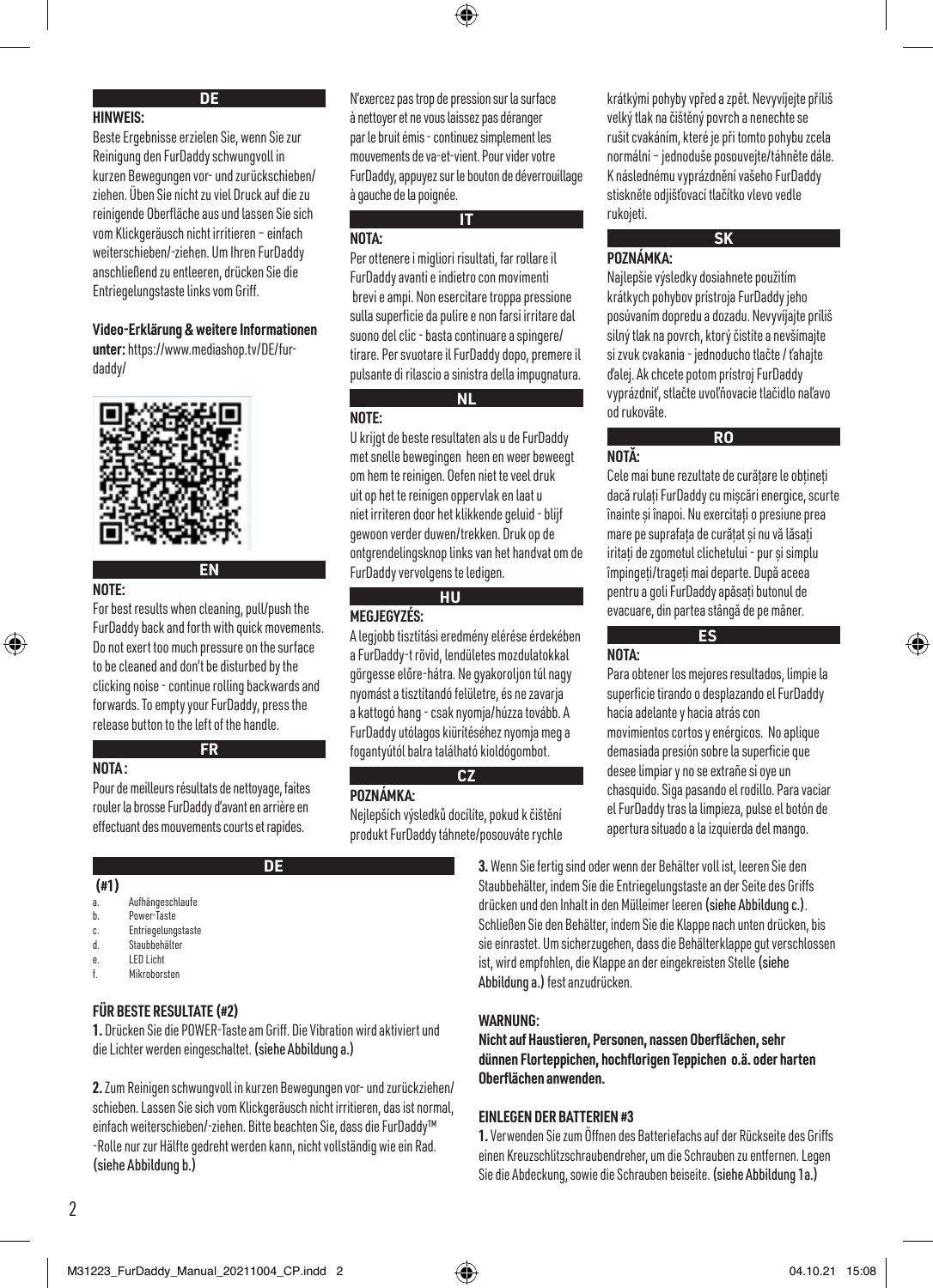€

**2.** 2 Stück AAA Batterien (nicht im Lieferumfang enthalten) wie abgebildet einlegen. (siehe Abbildung 1b.)

**3.** Batteriefach wieder auflegen und mithilfe der Schrauben festziehen. (siehe Abbildung 1c.)

# **PFLEGE**

Wenn die Mikroborsten schmutzig werden, verwenden Sie zum Reinigen ein weiches, feuchtes Tuch. Halten Sie den Borstenbereich NICHT direkt unter fließendes Wasser. Lassen Sie die Mikroborsten an der Luft trocknen, bevor Sie sie erneut verwenden.

## **LAGERUNG**

Lagern Sie FurDaddy™ an einem kühlen, trockenen Ort. Zum Aufhängen die Aufhängeschlaufe vom Griffende aus verlängern und auf einen Haken hängen.

## **ACHTUNG:**

⊕

Das Sehvermögen kann beeinträchtigt werden, wenn Sie direkt in das Licht schauen. Nur an trockenen Orten verwenden. Setzen Sie FurDaddy™ keinen nassen oder feuchten Bereichen aus. Lassen Sie keine Flüssigkeit in FurDaddy™ gelangen. Nicht in Flüssigkeit tauchen. FurDaddy™ ist für den Hausgebrauch bestimmt.

| <b>DE   Technische Daten</b> |             |  |
|------------------------------|-------------|--|
| Batterie:                    | 2x 1,5V AAA |  |
| Power:                       |             |  |

|      |                  | EN |  |  |
|------|------------------|----|--|--|
| (11) |                  |    |  |  |
| a.   | Hanging loop     |    |  |  |
| b.   | Power button     |    |  |  |
| C.   | Release button   |    |  |  |
| d.   | Dust container   |    |  |  |
| e.   | <b>LED light</b> |    |  |  |
| f.   | Micro-bristles   |    |  |  |
|      |                  |    |  |  |
|      |                  |    |  |  |

# **FOR BEST RESULTS (#2)**

**1.** Press the POWER button on the handle. The vibration is activated and the lights switch on. (see figure a.)

**2.** When cleaning, pull/push the FurDaddy back and forth with short movements. Don't be disturbed by the clicking noise, it is completely normal; continue rolling backwards and forwards. Please note that the FurDaddy™ reel can only be rotated halfway, and not completely like a wheel. (see Figure b.)

**3.** When you're finished or the container is full, empty the dust container by pressing the release button on the side of the handle, and pouring the contents into the bin (see figure c.). Close the container by pressing the door down until it clicks into place. To make sure that the container flap is well closed, it is recommended to press the flap tightly at the circled point (see figure a.).

### **WARNING:**

**Do not use on pets, people, wet surfaces, very thin pile carpets, deep pile carpets or similar, or on hard surfaces.**

### **INSERTING THE BATTERIES #3**

**1.** To open the battery compartment on the back of the handle, use a Phillips screwdriver to remove the screws. Put the cover and screws to one side .(see figure 1a.) **2.** Insert 2 AAA batteries (not included) as shown. (see figure 1b.)

**3.** Replace the battery compartment and tighten using the screws. (see figure 1c.)

## **MAINTENANCE**

If the micro-bristles get dirty, clean them using a soft, damp cloth. DO NOT hold the bristle area directly under running water. Allow the micro-bristles to air dry before using again.

## **STORAGE**

Store the FurDaddy™ in a cool, dry place. To hang up, extend the hanging loop from the end of the handle and hang it on a hook.

## **CAUTION:**

Looking directly into the light could damage your eyesight. Only use in dry places. Do not place the FurDaddy™ to wet or damp areas. Do not allow liquid to get into the FurDaddy™. Do not immerse in liquids. FurDaddy™ is only intended for domestic use.

| <b>EN   Technical data</b> |             |
|----------------------------|-------------|
| Batterie:                  | 2x 1,5V AAA |
| Power:                     |             |

**FR**

# **(#1)**

- c. Bouton de déverrouillage
- d. Bac à poussière
- e. Lumière LED
- Micro-brosses

# **POUR DE MEILLEURS RÉSULTATS (#2)**

**1.** Appuyez sur le bouton POWER sur la poignée. La vibration est activée et les lumières s'allument. (voir figure a.)

**2.** Pour nettoyer, faites rouler la brosse d'avant en arrière en effectuant des mouvements courts et rapides. Ne vous laissez pas déranger par le bruit émis qui est tout à fait normal, continuez simplement les mouvements de va-et-vient. Veuillez noter que la brosse FurDaddy™ ne tourne qu'à moitié sans effectuer de tour complet. (voir illustration b.)

**3.**Lorsque vous avez terminé ou lorsque le bac est plein, videz le bac à poussière en appuyant sur le bouton de déverrouillage sur le côté de la poignée et en versant le contenu dans la poubelle (voir figure c.). Fermez le conteneur en appuyant sur le clapet jusqu'à ce qu'il s'enclenche. Pour s'assurer que le rabat du conteneur est bien fermé, il est recommandé d'appuyer fermement sur le rabat au niveau du point encerclé (voir figure a.).

# **AVERTISSEMENT:**

**Ne pas utiliser sur les animaux domestiques, les personnes, les surfaces mouillées, les tapis à poils très fins, les tapis à poils** 

a. Boucle de suspension<br>b. Bouton Power **Bouton Power**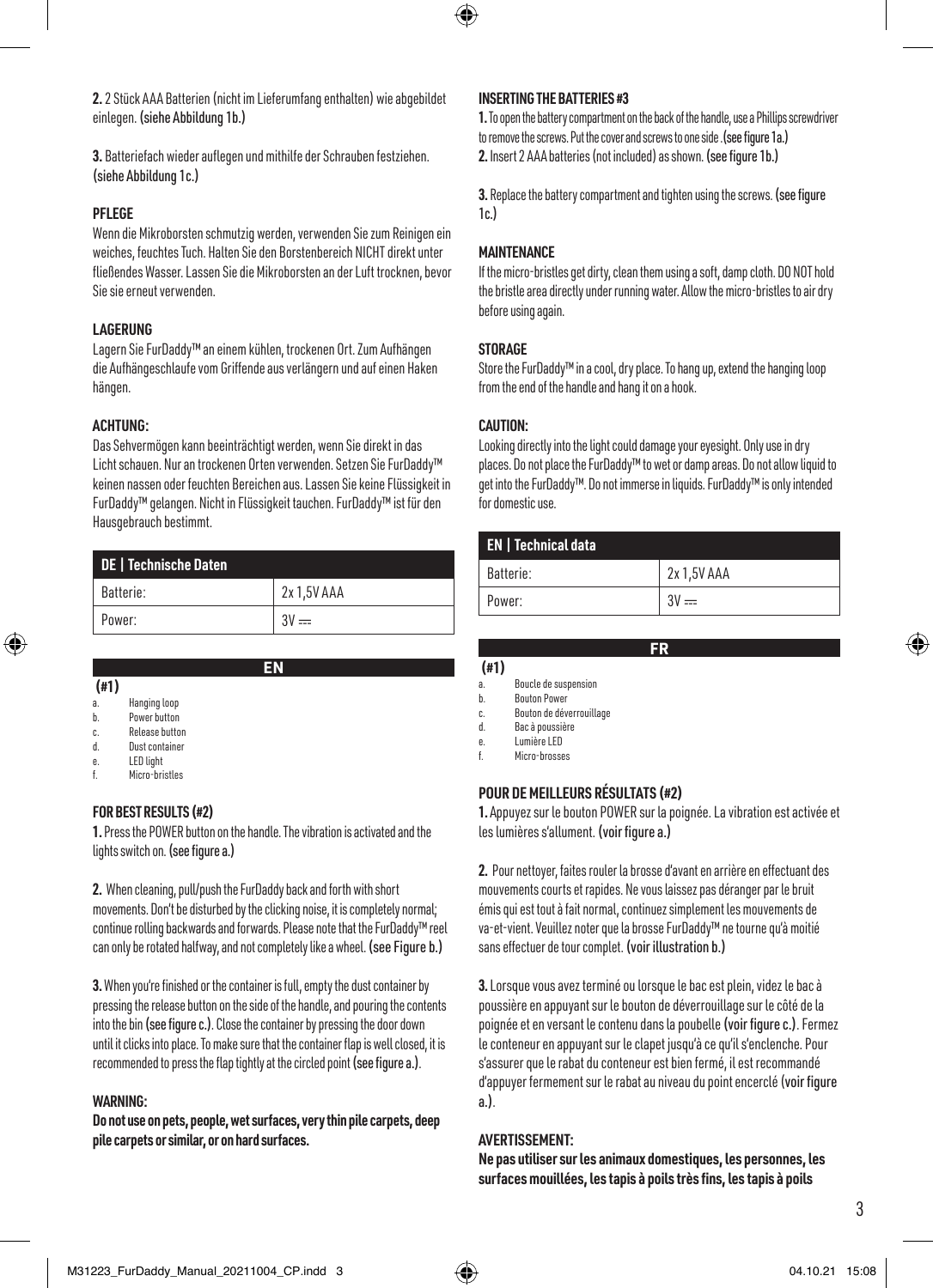## **longs ou surfaces similaires ou dures.**

# **INSÉRER LES PILES #3**

**1.** Pour ouvrir le compartiment des piles à l'arrière de la poignée, utilisez un tournevis cruciforme pour retirer les vis. Retirez le couvercle et les vis. (voir figure 1a.)

**2.** Insérez 2 piles AAA (non incluses) comme indiqué. (voir figure 1b.)

**3.** Replacez le compartiment des piles et fermez-le à l'aide des vis. (voir figure 1c.)

## **ENTRETIEN**

Si les micro-brosses sont sales, utilisez un chiffon doux et humide pour les nettoyer. NE PAS placer la zone des brosses directement sous l'eau courante. Laissez les micro-brosses sécher à l'air avant de les réutiliser.

# **RANGEMENT**

Conservez votre FurDaddy™ dans un endroit frais et sec. Pour l'accrocher, prolongez les boucles de suspension à partir de l'extrémité de la poignée et accrochez-les à un crochet.

## **ATTENTION :**

Votre vue peut être altérée si vous regardez directement dans la lumière. Utilisation uniquement dans des endroits secs. N'exposez pas FurDaddy™ à des zones mouillées ou humides. Ne laissez pas de liquide pénétrer dans votre FurDaddy™. Ne pas plonger dans un liquide. FurDaddy™ est destiné à un usage domestique.

| FR   Caractéristiques techniques |             |
|----------------------------------|-------------|
| Batterie:                        | 2x 1.5V AAA |
| Power:                           |             |

**IT**

## **(#1)**

⊕

- a. Anello di sospensione
- b. Tasto Power
- c. Tasto di sblocco<br>d. Contenitore per Contenitore per la polvere
- e. Luce LED
- Micro setole

## **PER I MIGLIORI RISULTATI (#2)**

**1.** Premere il tasto POWER sull'impugnatura. La vibrazione si attiva e le luci si accendono. (vedi figura a.)

**2.** Per pulire, rollare avanti e indietro con movimenti brevi e ampi. Non farsi irritare dal rumore del clic, è normale, basta spingere/tirare. Si prega di notare che il rullo FurDaddy ™ può essere girato solo a metà, non completamente come una ruota. (vedere figura b.)

**3.** Per pulire, muovere energicamente e rapidamente sulla superficie esercitando una pressione. È normale sentire un forte clic durante la pulizia (vedi figura c.). Si prega di notare che il rullo FurDaddy ™ può essere girato solo a metà, non completamente come una ruota. Per assicurarsi che il lembo del contenitore sia ben chiuso, si raccomanda di premere saldamente il lembo nel punto cerchiato (vedi figura a.).

## **ATTENZIONE:**

⊕

**Non utilizzare su animali domestici, persone, superfici bagnate, tappeti a pelo molto sottile, tappeti a pelo lungo o superfici simili o dure.**

## **INSERIMENTO DELLE BATTERIE #3**

**1.** Per aprire il vano batterie sul retro dell'impugnatura, utilizzare un cacciavite Phillips per rimuovere le viti. Mettere da parte il coperchio e le viti. (vedi figura 1a.)

**2.** Inserire 2 batterie AAA (non incluse) come mostrato. (vedi figura 1b.)

**3.** Riposizionare il vano batterie e serrare con le viti. (vedi figura 1c.)

### **CURA**

Se le micro setole si sporcano, usa un panno morbido e umido per pulirle. NON tenere l'area delle setole direttamente sotto l'acqua corrente. Lascia asciugare le micro setole all'aria prima di riutilizzarle.

# **CONSERVAZIONE**

Conservare FurDaddy ™ in un luogo fresco e asciutto. Per appendere, allungare i passanti dall'estremità dell'impugnatura e appenderli ad un anello di sospensione.

## **ATTENZIONE:**

La vista può essere compromessa se si guarda direttamente nella luce. Utilizzare solo in luoghi asciutti. Non esporre FurDaddy ™ ad aree bagnate o umide. Non far entrare liquido in FurDaddy ™. Non immergere in liquidi. FurDaddy™ è destinato all'uso domestico.

| <b>IT   Dati tecnici</b> |          |
|--------------------------|----------|
| Batterie:                | 1,5V AAA |
| Power:                   | 211      |

**NL**

 **(#1)**

a. Ophanglus<br>b. Aan-/uit-kr b. Aan-/uit-knop

- c. Ontgrendelingsknop
- d. Stofreservoir e. LED-licht
- Microborstels
- 

## **VOOR DE BESTE RESULTATEN (#2)**

**1.** Druk de aan-/uit-knop op de handgreep in. De vibratie wordt geactiveerd en de lichten worden ingeschakeld. (zie afbeelding a.)

**2.**Trek/duw in korte bewegingen heen en weer voor de reiniging. Laat u niet irriteren door het klikkende geluid. Dat is normaal. Blijf gewoon verder duwen/trekken. Let erop dat de FurDaddy™-rol slechts voor de helft kan worden gedraaid en niet volledig, zoals een wiel. (zie afbeelding b)

**3.**Wanneer u klaar bent of wanneer het reservoir vol is, maakt u het stofreservoir leeg door de ontgrendelingsknop aan de zijkant van de greep in te drukken en het reservoir in de vuilbak leeg te maken (zie afbeelding c.). Sluit het reservoir door de klep omlaag te drukken tot ze vastklikt. Om er zeker van te zijn dat de containerklep goed gesloten is, verdient het

⊕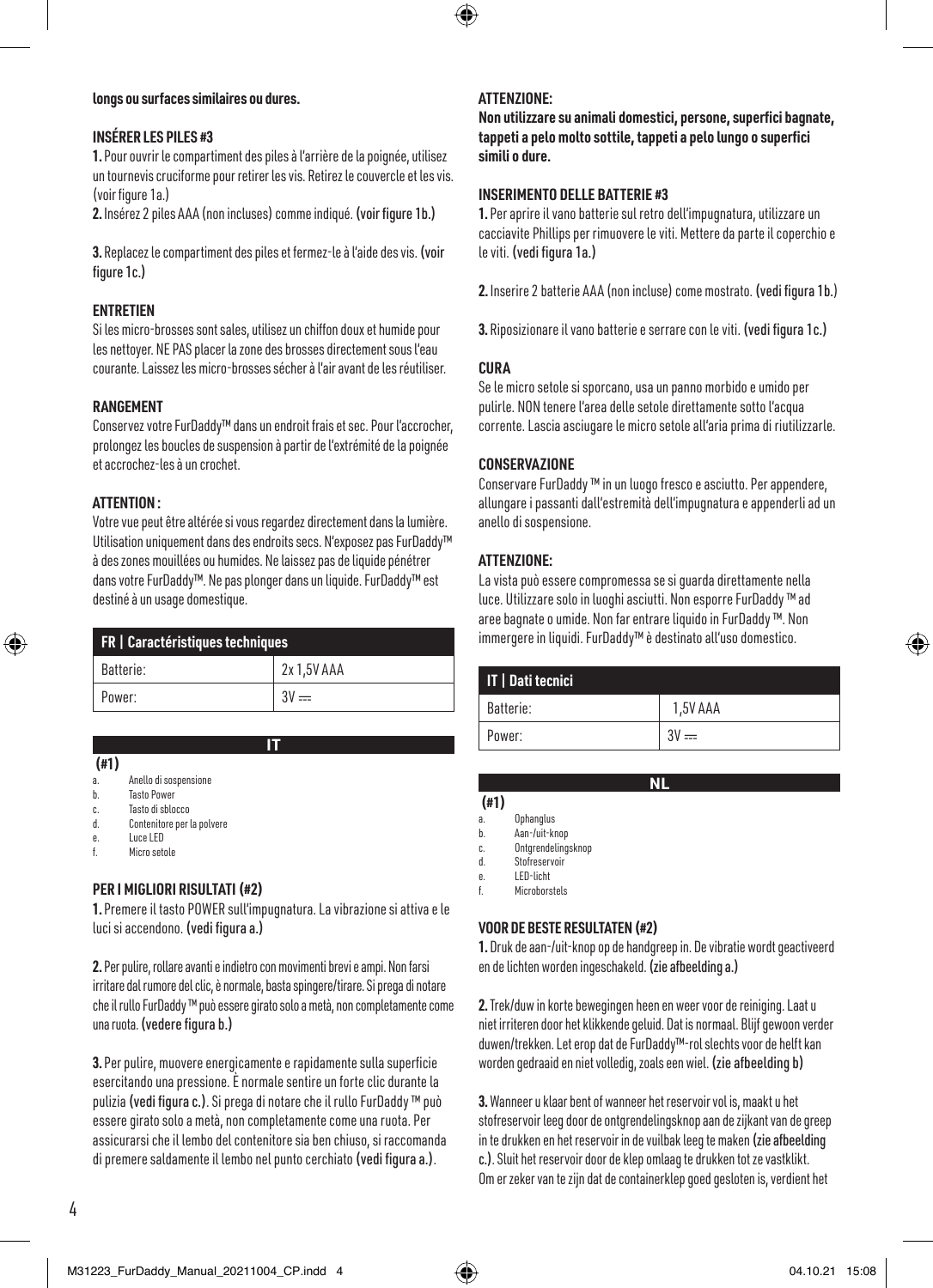aanbeveling de klep op het omcirkelde punt stevig aan te drukken (zie afbeelding a.).

## **WAARSCHUWING:**

**Niet gebruiken op huisdieren, personen, natte oppervlakken, zeer dunne tapijten, hoogpluizige tapijten en dergelijke, noch op harde oppervlakken.**

# **PLAATSEN VAN DE BATTERIJEN #3**

**1.**Maak het batterijvak op de rugzijde van de greep open met een kruiskopschroevendraaier door de schroeven te verwijderen. Leg het deksel en de schroeven terzijde. (zie afbeelding 1a.)

**2.** 2 AAA-batterijen (niet meegeleverd) aanbrengen zoals afgebeeld. (zie afbeelding 1b.)

**3.** Sluit het batterijvak en breng de schroeven opnieuw aan. (zie afbeelding 1c.)

## **ONDERHOUD**

Wanneer de microborstels vies worden, maak deze dan met een vochtige doek schoon. Houd het bereik met de borstels NIET onder stromend water. Laat de microborstels aan de vrije lucht drogen alvorens ze opnieuw te gebruiken.

## **BEWAREN**

Bewaar de FurDaddy™ op een koele en droge plaats. Voor het ophangen de ophanglus vanaf het greepeinde langer maken en aan een haak ophangen.

## **OPGELET:**

 $\bigoplus$ 

Het gezichtsvermogen kan negatief beïnvloed worden wanneer u recht in het licht kijkt. Enkel op droge plekken te gebruiken. Gebruik de FurDaddy™ niet op natte of vochtige plaatsen. Zorg ervoor dat er geen vloeistoffen in de FurDaddy™ terechtkomen. Niet in vloeistof onderdompelen. FurDaddy™ is uitsluitend bedoeld voor huishoudelijk gebruik.

| NL   Technische gegevens |           |
|--------------------------|-----------|
| Batterie:                | 2x1.5VAAA |
| Power:                   | $3V =$    |

**HU**

# **(#1)**

- a. Akasztófül
- b. Bekapcsoló gomb
- c. Kireteszelő gomb
- d. Portartály
- e. LED-es fényforrás<br>f Mikrosörték Mikrosörték

# **A LEGJOBB EREDMÉNY ELÉRÉSE ÉRDEKÉBEN (#2)**

**1.**Nyomja meg a fogantyún található POWER (BEKAPCSOLÁS) gombot. A rezgés aktiválódik, és a fények bekapcsolnak. (lásd az a. ábrát)

**2.** A tisztításhoz húzza/nyomja előre és hátra rövid mozdulatokkal. Ne idegesítse a kattogó hang, ez normális, csak nyomja/húzza tovább. Kérjük, tartsa szem előtt, hogy a FurDaddy™ -henger csak félig forgatható el, nem pedig teljesen, mint egy kerék. (lásd a b. ábrát.)

**3.** Ha készen van, vagy ha a tartály megtelt, úgy ürítse ki a portartályt, hogy a fogantyú oldalán található kireteszelő gombot megnyomja, a tartály tartalmát pedig a szemetesbe üríti (lásd az c. ábrát). A tartályt úgy zárja le, hogy a csappantyút addig nyomja lefelé, míg az be nem pattan a helyére. Annak érdekében, hogy a tartály fedele megfelelően le legyen zárva, ajánlatos határozottan lenyomni a fedelet a bekarikázott helyen (lásd a. Ábra).

## **FIGYELMEZTETÉS:**

€

**Az eszközt ne használja háziállatokon, nedves felületeken, nagyon vékony flórszőnyegen, nagyon szőrös szőnyegeken dolgokon vagy kemény felületeken.**

# **AZ ELEMEK BEHELYEZÉSE #3**

**1.** A fogantyú hátoldalán található elemtartó rekesz kinyitásához csillagcsavarhúzót használjon, hogy a csavarokat el tudja távolítani. Mind a fedőlemezt, mind a csavarokat tegye félre. (lásd az 1a. ábrát)

**2.** A 2 darab AAA-s elemet (nem képezik a csomag részét) az ábrán látható módon helyezze be. (lásd az 1b. ábrát)

**3.**Ezután tegye vissza az elemtartó rekesz fedelét, és a csavarokkal erősen rögzítse. (lásd az 1c. ábrát)

## **ÁPOLÁS**

Ha a mikrosörték elkoszolódnak, tisztításukhoz puha, nedves kendőt használjon. A sörtékkel fedett területet NE tartsa közvetlenül folyó víz alá. Ismételt használat előtt a mikrosörtéket hagyja megszáradni a levegőn.

## **TÁROLÁS**

A FurDaddy™-t száraz, hűvös helyen tárolja. Ha fel kívánja akasztani az eszközt, húzza ki az akasztófület a fogantyú végéből, és függessze fel egy kampóra.

### **FIGYELEM:**

Látása romolhat, ha közvetlenül a fénybe néz. Csak száraz helyeken használja. A FurDaddy™-t ne használja vizes vagy nedves környezetben. Ne hagyja, hogy folyadék kerüljön a FurDaddy™-be. Ne merítse folyadékba. A FurDaddy™-t háztartási használatra tervezték.

| HU   Műszaki adatok |             |
|---------------------|-------------|
| Batterie:           | 2x 1,5V AAA |
| Power:              | $3V =$      |

**CZ**

# **(#1)**

a. Závěsná smyčka b. Tlačítko napájení

c. Tlačítko pro uvolnění

- d. Nádobka na prach<br>e. IFD světlo
- e. LED světlo<br>f. Mikroštěti
- Mikroštětiny

# **PRO NEJLEPŠÍ VÝSLEDKY (#2)**

**1.** Stiskněte tlačítko POWER na rukojeti. Aktivují se vibrace a zapnou se světla. (viz obrázek a.)

⊕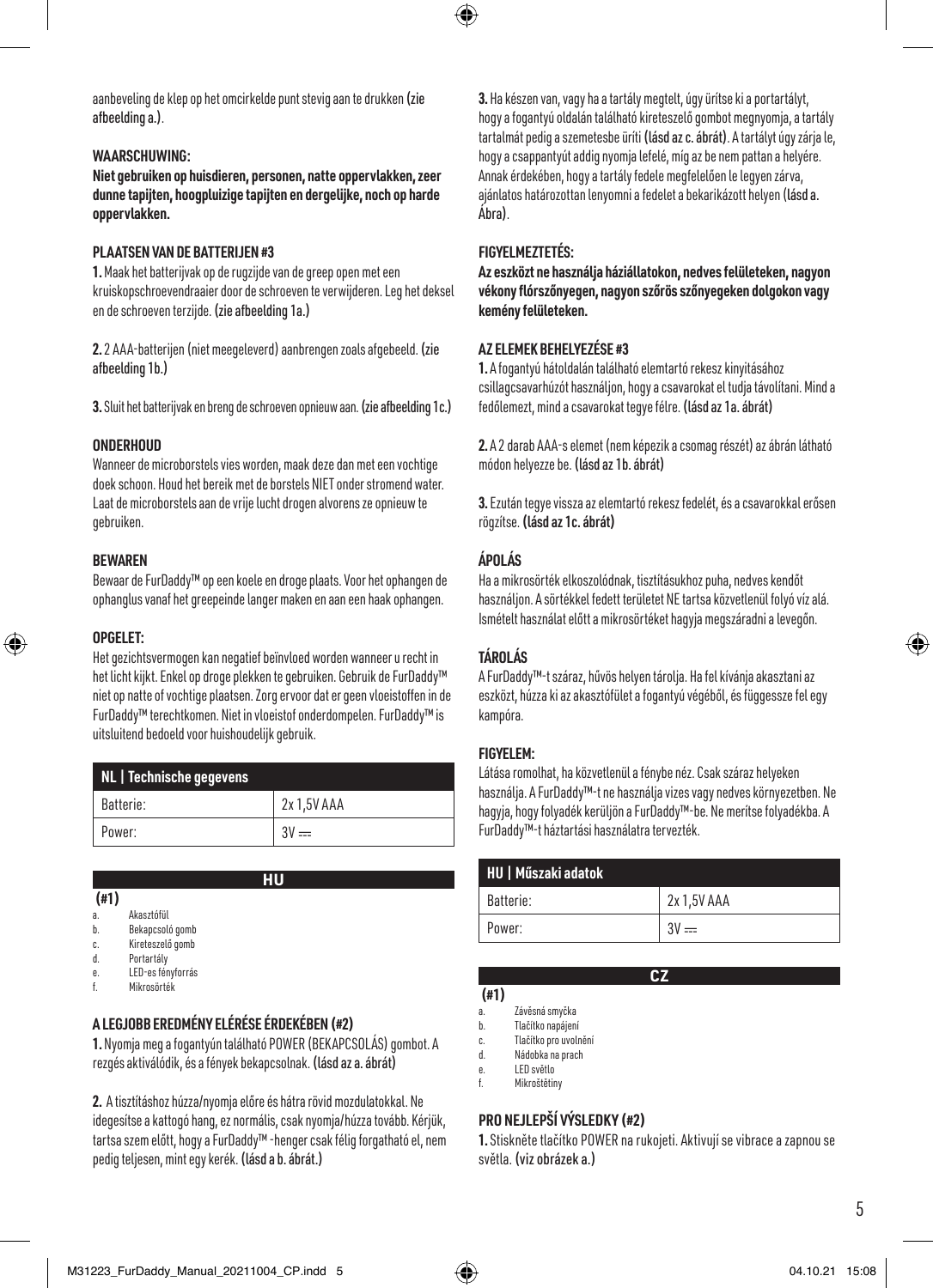**2.** Krátkými rychlými krátkými pohyby tahejte/posouvejte vpřed a zpět. Cvakání při tomto pohybu je zcela normální, jednoduše posouvejte/táhněte dále. Pamatujte prosím na to, že válečkem FurDaddy™ lze otáčet jen do poloviny, ne úplně dokola jako s kolečkem. (viz obrázek b.)

**3.** Pokud jste hotoví nebo pokud je nádržka prázdná, vyprázdněte nádržku na prach tím, že stisknete odjišťovací tlačítko po straně rukojeti a obsah vyprázdněte do odpadkového koše (viz obrázek c.). Zavřete nádobku zatlačením klapky dolů, až zaskočí. Abyste zajistili správné zavření klapky, doporučuje se pevně zatlačit klapku v zakroužkováním bodě (viz obrázek a.).

# **VÝSTRAHA:**

**Nepoužívejte na domácí zvířata, osoby, mokré povrchy, velmi tenké koberce v chodbách, koberce s vysokým vlasem apod. nebo na tvrdé povrchy.**

# **VLOŽENÍ BATERIÍ #3**

**1.** K otevření přihrádky na baterie na zadní straně rukojeti použijte k vyšroubování šroubů křížový šroubovák. Odložte kryt a šrouby stranou. (viz obrázek 1a.)

**2.** Vložte 2 AAA baterie (nejsou obsaženy v balení) znázorněným způsobem. (viz obrázek 1b.)

**3.** Přihrádku na baterie opět zavřete a dotáhněte šrouby. (viz obrázek 1c.)

# **PÉČE**

↔

Pokud jsou mikroštětiny špinavé, použijte k čištění měkkou, vlhkou utěrku. NENECHÁVEJTE oblast štětin přímo pod tekoucí vodou. Nechte mikroštětiny před dalším použitím uschnout na vzduchu.

## **ULOŽENÍ**

Ukládejte FurDaddy™ na chladném, suchém místě. K zavěšení vytáhněte závěsnou smyčku na konci rukojeti a zavěste na háček.

# **POZOR:**

Pokud se díváte přímo do světla, může dojít k ohrožení zraku. Používejte jen na suchých místech. Nevystavujte FurDaddy™ mokrým nebo vlhkým oblastem. Vyvarujte se vniknutí kapaliny do FurDaddy™. Nepotápějte do vody. FurDaddy™ je určen pro použití v domácnosti.

| CZ   Technické údaje |             |  |
|----------------------|-------------|--|
| Batterie:            | 2x 1,5V AAA |  |
| Power:               |             |  |

**SK**

# **(#1)**

- a. Závesné očko
- b. Tlačidlo Power
- c. Odblokovacie tlačidlo d. Nádoba na prach
- e. LED svetlo
- f. Mikroštetiny

# **PRE NAJLEPŠIE VÝSLEDKY (#2)**

**1.** Stlačte tlačidlo POWER na rukoväti. Aktivuje sa vibrovanie a zapnú sa

## svetlá. (pozri obrázok a.)

⊕

**2.** Veľkými švihmi v krátkych pohyboch sa posúvajte prístroj dopredu a dozadu. Nevšímajte si zvuk cvakania, toto je normálne - jednoducho tlačte / ťahajte ďalej. Upozorňujeme, že valček FurDaddy™ je možné otáčať iba do polovice, nie úplne ako koleso. (pozrite si obrázok b.)

**3.** Po dokončení čistenia alebo keď je nádoba na prach plná, vysypte ju stlačením uvoľňovacieho tlačidla na boku držiaka a vysypte obsah do koša (pozri obrázok c.). Zatvorte nádobu stlačením klapky nadol, kým nezapadne na svoje miesto. Aby ste zaistili správne zatvorenie klapky, odporúča sa pevne zatlačiť klapku v zakrúžkovanom bode (pozri obrázok a.).

## **VÝSTRAHA:**

**Nepoužívajte na domáce zvieratá, osoby, mokré povrchy, koberce s veľmi tenkými vlasmi, koberce s hlbokými vlasmi alebo podobné alebo tvrdé povrchy.**

# **VLOŽENIE BATÉRIÍ #3**

**1.** Na otvorenie priehradky na batérie na zadnej strane držiaka odstráňte skrutky pomocou krížového skrutkovača. Odložte kryt a skrutky nabok. (pozri obrázok 1a.)

**2.** Vložte 2 batérie AAA (nie sú súčasťou dodávky) podľa obrázku. (pozri obrázok 1b.)

**3.** Vymeňte priehradku na batérie a utiahnite ju pomocou skrutiek. (pozri obrázok 1c.)

# **STAROSTLIVOSŤ**

Ak sa mikroštetiny znečistia, vyčistite ich mäkkou vlhkou handričkou. NEDÁVAJTE štetiny priamo pod tečúcu vodu. Pred ďalším použitím nechajte mikroštetiny uschnúť na vzduchu.

## **SKLADOVANIE**

Valček FurDaddy ™ skladujte na chladnom a suchom mieste. Na zavesenie výrobku vytiahnite závesné očko z konca držadla a zaveste výrobok na háčik.

## **POZOR:**

Ak sa pozriete priamo do svetla, zrak sa môže zhoršiť. Používajte iba na suchých miestach. Nevystavujte FurDaddy ™ vlhkým alebo mokrým miestam. Nedovoľte, aby sa do valčeka FurDaddy ™ dostala kvapalina. Neponárajte ho do tekutín. FurDaddy™ je určený iba na použitie v domácnosti.

| SK   Technické údaje |             |
|----------------------|-------------|
| Batterie:            | 2x 1,5V AAA |
| Power:               |             |

**RO**

 **(#1)**

- a. Závesné očko<br>h Tlačidlo Powe b. Tlačidlo Power
- 
- c. Odblokovacie tlačidlo Nádoba na prach
- 
- e. LED svetlo Mikroštetiny

# **PENTRU CELE MAI BUNE REZULTATE (#2)**

♠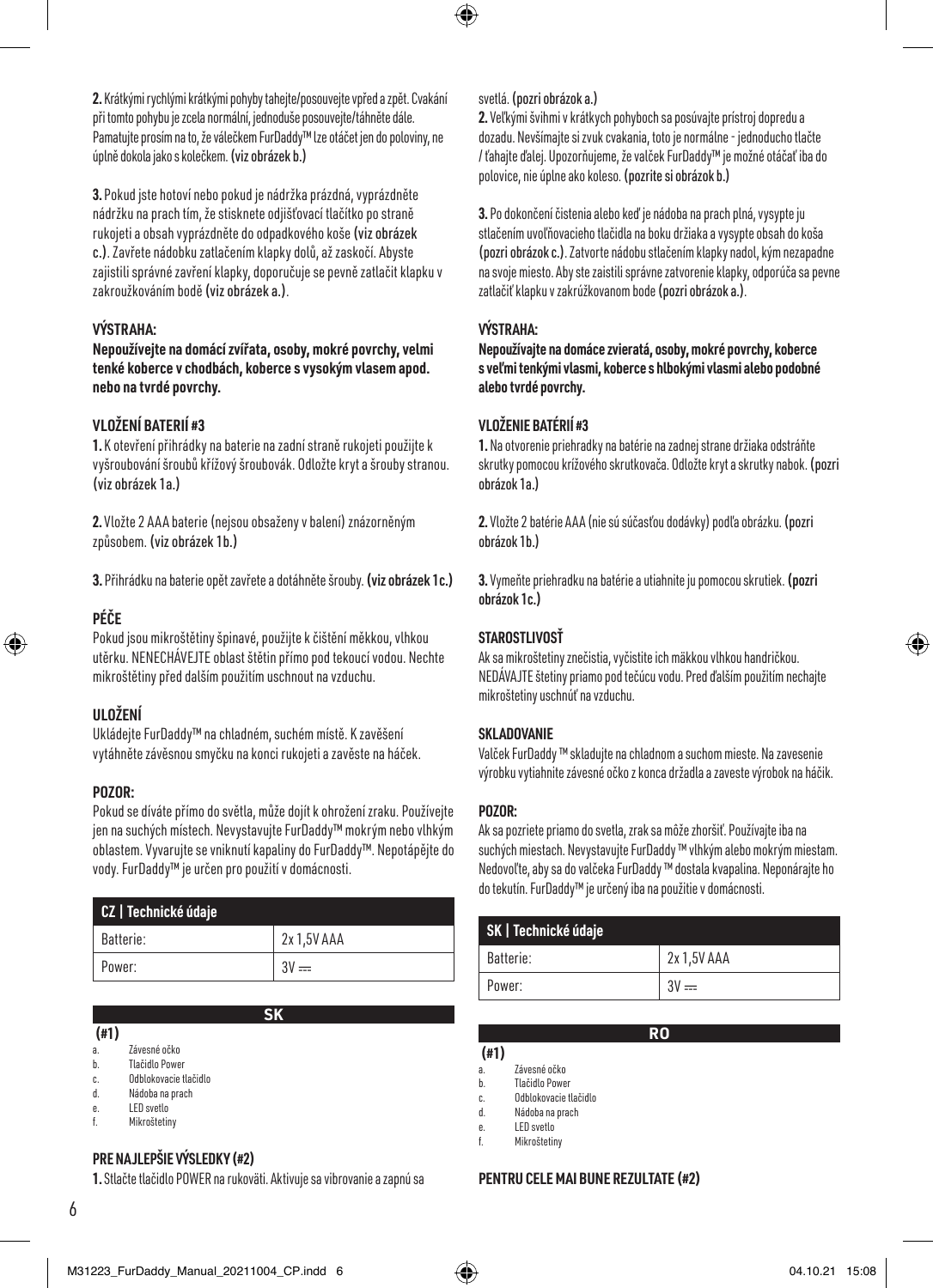**1.** Apăsați tasta POWER de pe mâner. Se activează vibrația și se aprind luminile. (vezi figura a.)

**2.** Pentru curăţare rulaţi înainte şi înapoi cu mişcări energice scurte. Nu vă lăsati iritati de zgomotul clichetului, acesta este normal, pur și simplu împingeţi/trageţi mai departe. Vă rugăm să aveți în vedere faptul că rola FurDaddy™ poate fi rotită numai până la jumătate, nu complet ca o roată. (vezi figura b.)

**3.** Dacă sunteți gata sau dacă rezervorul este plin, goliți rezervorul de praf prin apăsarea tastei de deblocare de pe marginea mânerului și golirea conținutului în căldarea pentru gunoi (vezi figura c.). Închideți rezervorul prin apăsarea clapei în jos, până când se blochează. Pentru ca capacul rezervorului să fie închis corespunzător, se recomandă să apăsați ferm capacul în loculîncercuit (vezi figura a.).

## **AVERTIZARE:**

**A nu se folosi pe animalele de companie, persoane, suprafețe ude, covoare de hol foarte subțiri, covoare cu fir gros asemănătoare sau suprafețe dure.**

## **INTRODUCEREA BATERIILOR #3**

**1.**Folosiți pentru deschiderea compartimentului pentru baterii de pe partea din spate a mânerului o șurubelniță în cruce, pentru a îndepărta șuruburile. Așezați capacul și șuruburile deoparte. (vezi figura 1a.)

**2.** Introduceți 2 baterii AAA (nu fac parte din furnitură) așa cum este reprezentat. (vezi figura 1b.)

**3.** Așezați din nou compartimentul bateriei și strângeți-l cu ajutorul suruburilor. (vezi figura 1c.)

## **ÎNTREȚINERE**

↔

Dacă micro-periile devin murdare, folosiți pentru curățare o cârpă moalte, umedă. NU țineți zona periilor direct sub apă curgătoare. Lăsați microperiile să se usuce la aer, înainte de a le utiliza din nou.

## **DEPOZITARE**

Depozitați FurDaddy™ într-un loc uscat, răcoros. Pentru agățarea buclei de agățat, extindeți de la capătul mânerului și agățați de un cârlig.

## **ATENȚIE:**

Vederea poate fi afectată, dacă priviți direct în lumină. A se folosi numai în locuri uscate. Nu expuneți FurDaddy™ în zone ude sau umede. Nu lăsați să ajungă lichide în FurDaddy™. Nu scufundați în lichid. FurDaddy™ este destinat numai pentru utilizare casnică.

| <b>RO   Date tehnice</b> |             |
|--------------------------|-------------|
| Batterie:                | 2x 1,5V AAA |
| Power:                   | 5١          |

**ES**

# **(#1)**

- a. Lazos para colga<br>h Rotón de encendi
- b. Botón de encendido
- c. Botón de apertura
- Depósito

e. Luz LED

⊕

Microcerdas

## **PARA OBTENER LOS MEJORES RESULTADOS (#2)**

**1.** Pulse el botón de encendido del mango. Se activará la vibración y se encenderán las luces. (ver figura a.)

**2.** Para la limpieza, tire o desplace hacia adelante y hacia atrás con movimientos cortos y enérgicos. No se extrañe si oye un chasquido, es algo normal. Simplemente, siga pasando el rodillo. Tenga en cuenta que el rodillo del FurDaddy™ solo puede girar hasta la mitad y no del todo, como una rueda. (ver figura b.)

**3.** Cuando haya terminado o cuando el depósito esté lleno, vacíe el depósito pulsando el botón de apertura situado en el lateral del mango y tire el contenido a la basura (ver figura c.). Cierre el depósito presionando la pestaña hacia abajo hasta que encaje. Para asegurarse de que la solapa del contenedor está bien cerrada, se recomienda presionar firmemente la solapa en el punto marcado con un círculo (véase la figura a.).

# **ADVERTENCIA:**

**No utilizar sobre mascotas, personas, superficies húmedas, alfombras de pelo muy fino, alfombras de pelo alto o similares ni superficies duras.**

# **COLOCACIÓN DE LAS PILAS #3**

**1.** Para abrir el compartimento de las pilas situado en la parte posterior del mango, extraiga los tornillos con un destornillador de estrella. Deje la tapa y los tornillos a un lado. (ver figura 1a.)

**2.** Inserte 2 pilas AAA (no incluidas) como se muestra en la imagen. (ver figura 1b.)

**3.** Vuelva a colocar la tapa del compartimento de las pilas y ciérrela con los tornillos. (ver figura 1c.)

## **MANTENIMIENTO**

Si se ensucian las microcerdas, límpielas con un paño suave y húmedo. NO coloque las cerdas directamente bajo el agua corriente. Deje que las microcerdas se sequen al aire antes de volver a utilizarlas.

# **ALMACENAMIENTO**

Guarde el FurDaddy™ en un lugar fresco y seco. Para colgarlo, saque los lazos para colgar del extremo del mango y cuélguelo de un gancho.

# **ATENCIÓN:**

Mirar directamente a la luz puede dañar la visión. Utilizar solo en sitios secos. No utilice el FurDaddy™ en zonas húmedas o mojadas. No permita que entre líquido en el FurDaddy™. No lo sumerja en líquido. FurDaddy™ está diseñado para el uso doméstico.

| <b>ES   Ficha técnica</b> |             |
|---------------------------|-------------|
| Batterie:                 | 2x 1,5V AAA |
| Power:                    | $3V =$      |

♠